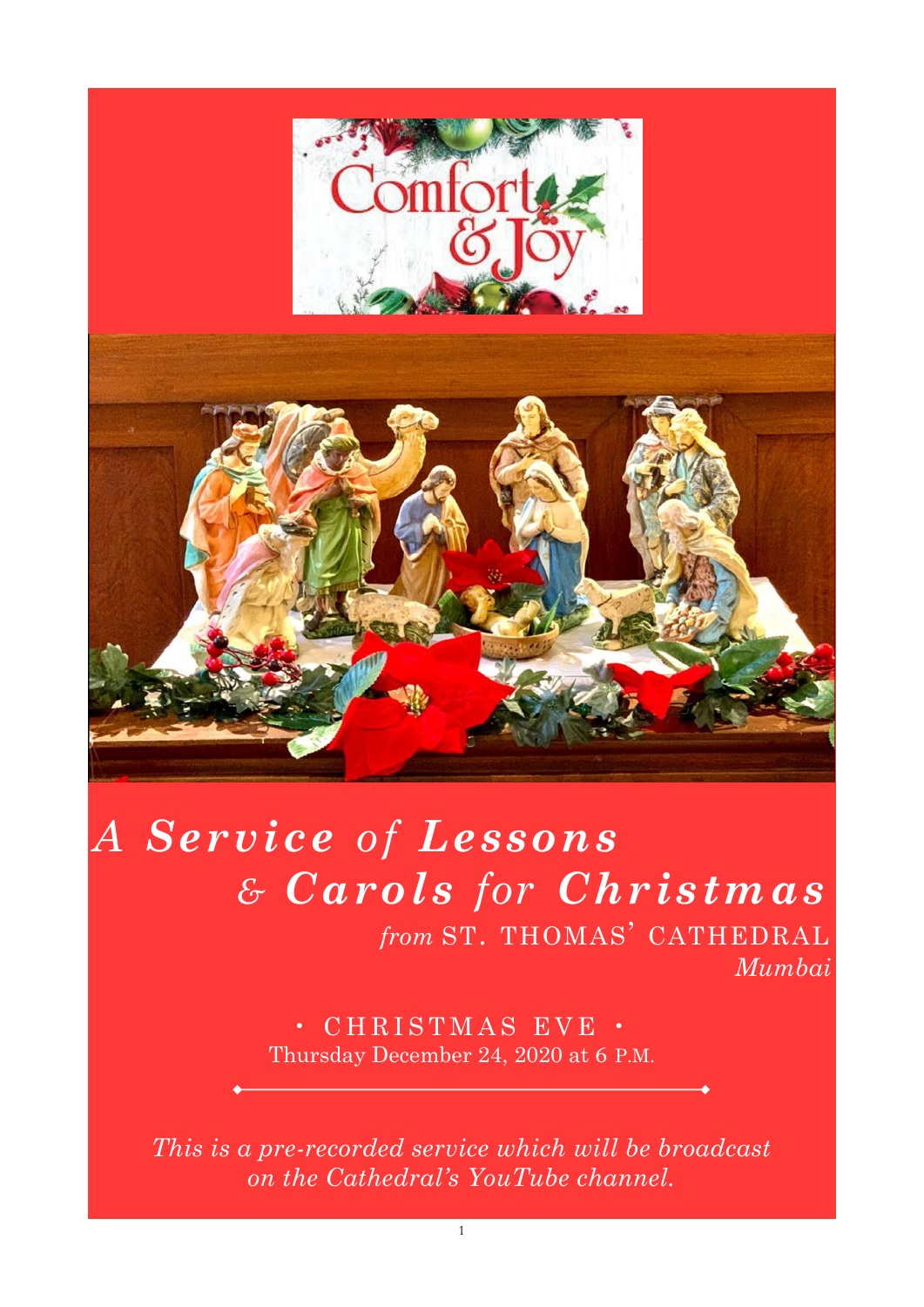# **A SE RV ICE** *of* **LES S ON S** *and* **CA ROLS**   $for$  **CHRISTMAS**

### CHRISTMAS EVE 2020

#### **Introductory remarks**

*By the Revd Avinash T. Rangayya* 

*Hear the Revd Avinash Rangayya, the Presbyter of St Thomas' Cathedral remind us that much like the hardships of 2020, the first Christmas so many years ago was also not an easy one. The Christ Child came in our midst to be one with us in our pain and suffering.* 

*Let us hear again in scripture and song the story of the Nativity of our Lord and Saviour Jesus Christ. Let us in heart and mind go 'to see this thing which is come to pass and the Babe lying in a manger'. May the gift of the Christ Child renew in us again the feelings of comfort and joy.* 

#### *"Once in Royal David's City"* **Hymn**

ONCE in royal David's city stood a lowly cattle shed, where a mother laid her baby in a manger for His bed: Mary was that mother mild, Jesus Christ her little Child.

> *Words: Mrs. C. F. Alexander (1818 - 1895) Music: Henry John Gauntlet (1805 - 1876)*

#### **The Bidding Prayer**

*The Presbyter* 

BELOVED IN CHRIST, be it this Christmas time our care and delight to prepare ourselves to hear again the message of the angels; in heart and mind to go even unto Bethlehem and see this thing which is come to pass, and the Babe lying in a manger.

Let us read and mark in Holy Scripture the tale of the loving purposes of God from the first days of our disobedience unto the glorious Redemption brought us by this Holy Child. Yet first, because this of all things would rejoice Jesus' heart, let us pray to him for the needs of the whole world, and of all people; for peace upon the earth he came to save; for love and unity within the Church he did build; for good-will among all the nations of the earth.

And particularly at this time let us remember the poor, the cold, the hungry, the oppressed; the sick and those who mourn; the lonely and the unloved; the aged and little children; and all who know not the Lord Jesus, or who love him not, or who by sin have grieved his heart of love.

Lastly, let us remember all those who rejoice with us, but upon another shore and in a greater light, that multitude which no one can number, whose hope was in the Word made flesh, and with whom, in this Lord Jesus, we forevermore are one.

*All reply Amen.*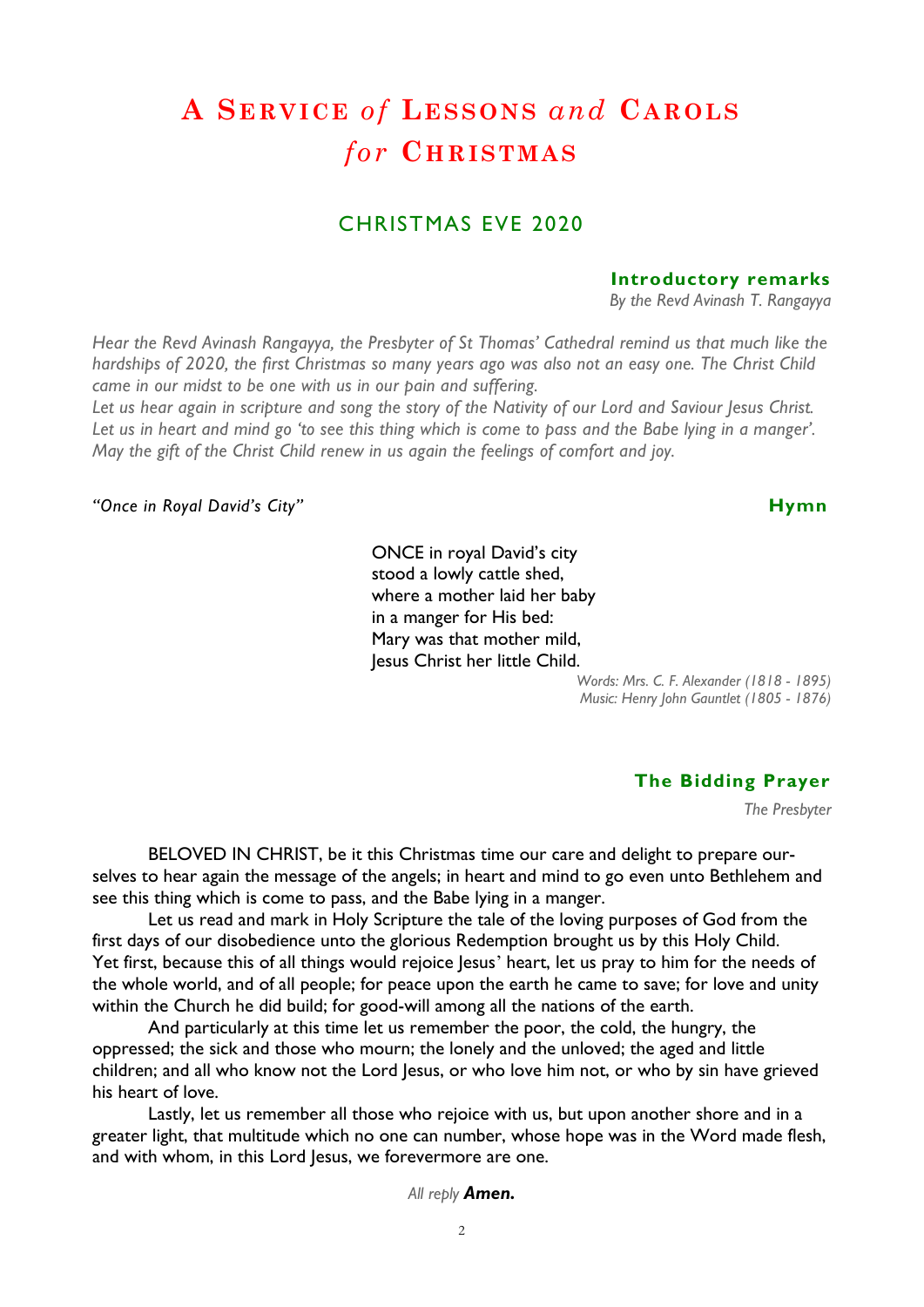These prayers and praises let us humbly offer up to the throne of heaven, in the words which Christ Himself hath taught us:

> **Our Father, who art in heaven, hallowed be Thy name; Thy Kingdom come; Thy will be done; in earth as it is in heaven. Give us this day our daily bread and forgive us our trespasses, as we forgive them who trespass against us. And lead us not into temptation; but deliver us from evil: For Thine is the Kingdom, the power, and the glory, for ever and ever. Amen.**

*The Presbyter says* 

The Almighty God bless us with His grace: Christ give us the joys of everlasting life: and unto the fellowship of the citizens above may the King of Angels bring us all.

*All reply Amen.* 

*"O Holy Night"* **Song** 

O HOLY NIGHT! The stars are brightly shining, It is the night of the dear Saviour"s birth. Long lay the world in sin and error pining, Till He appeared and the soul felt its worth. A thrill of hope the weary world rejoices, For yonder breaks a new and glorious morn.

*Fall on your knees! Oh, hear the angel voices! O night divine, O night when Christ was born; O night, O holy night, O night divine!* 

Truly He taught us to love one another, His law is love and His gospel is peace. Chains shall he break for the slave is our brother, And in His name all oppression shall cease. Sweet hymns of joy in grateful chorus raise we, Let all within us praise His holy name.

*Christ is the Lord! Then ever, ever praise we, His power and glory evermore proclaim! His power and glory evermore proclaim!* 

> *Words: Cappeau De Roquemaure (1808 - 1877) Music: Adolphe Adam (1803 - 1856)*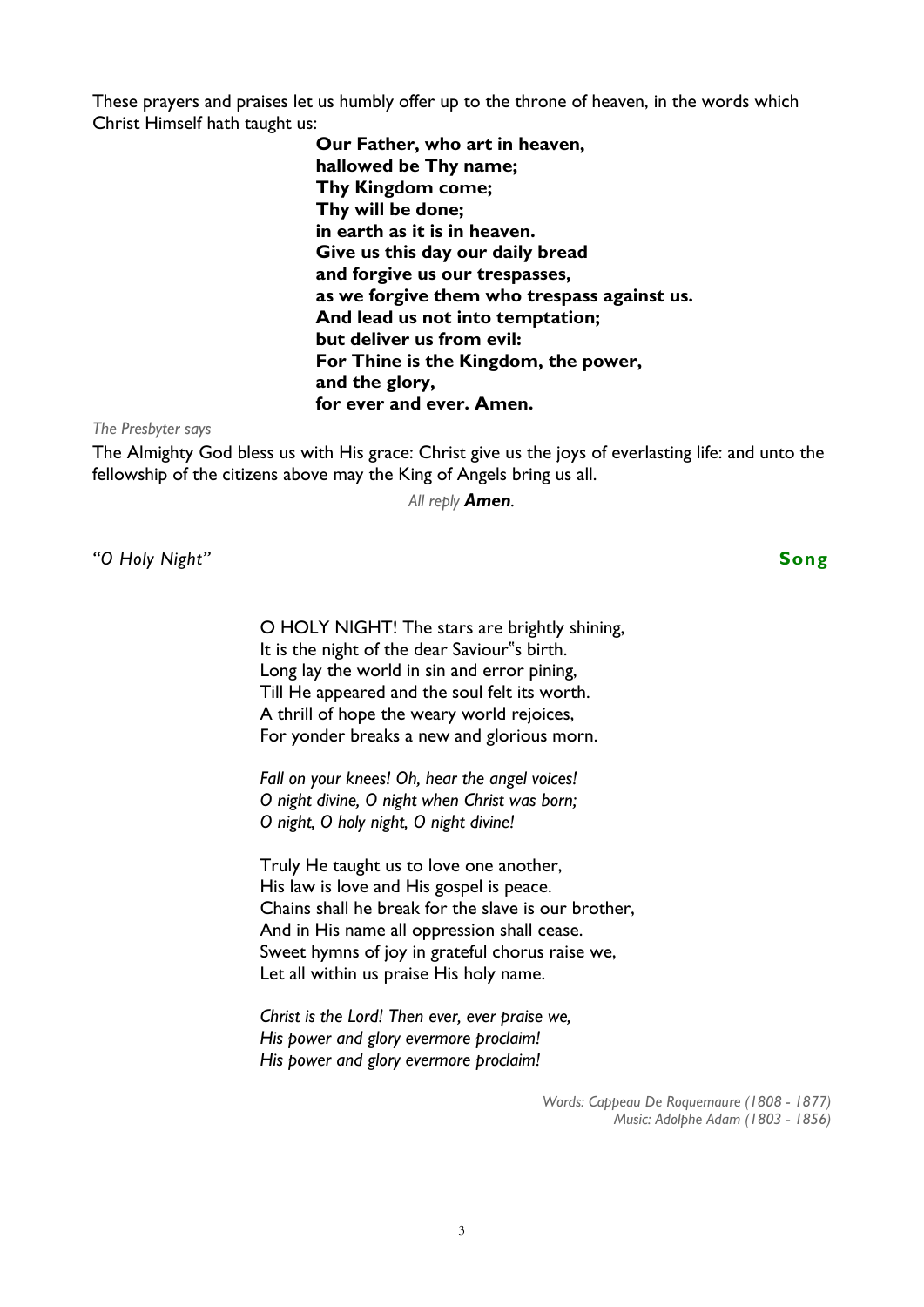#### **The First Lesson**

*Isaiah 9* 

#### *The prophet foretells the coming of the Saviour.*

THE PEOPLE that walked in darkness have seen a great light: they that dwell in the land of the shadow of death, upon them hath the light shined. For unto us a child is born, unto us a son is given: and the government shall be upon His shoulder: and His name shall be called Wonderful, Counsellor, The mighty God, The everlasting Father, The Prince of Peace. Of the increase of His government and peace there shall be no end, upon the throne of David, and upon His kingdom, to order it, and to establish it with judgement and with justice from hence-forth even for ever. The zeal of the Lord of hosts will perform this.

*Reader* This is the word of the Lord.

#### *All Thanks be to God.*

*"Unto us a boy is born"* **Carol**

Unto us a boy is born! King of all creation, Came he to a world forlorn, The Lord of every nation.

Cradled in a stall was he With sleepy cows and asses; But the very beasts could see That He all men surpasses.

Herod then with fear was filled: "A prince," he said, "in Jewry!" All the little boys he killed At Bethlehem in his fury.

Now may Mary's Son, who came So long ago to love us, Lead us all with hearts aflame Unto the joys above us.

Omega and Alpha He! Let the organ thunder, While the choir with peals of glee Doth rend the air asunder.

*Piae Cantiones, 1582 (arr. Geoffrey Shaw)*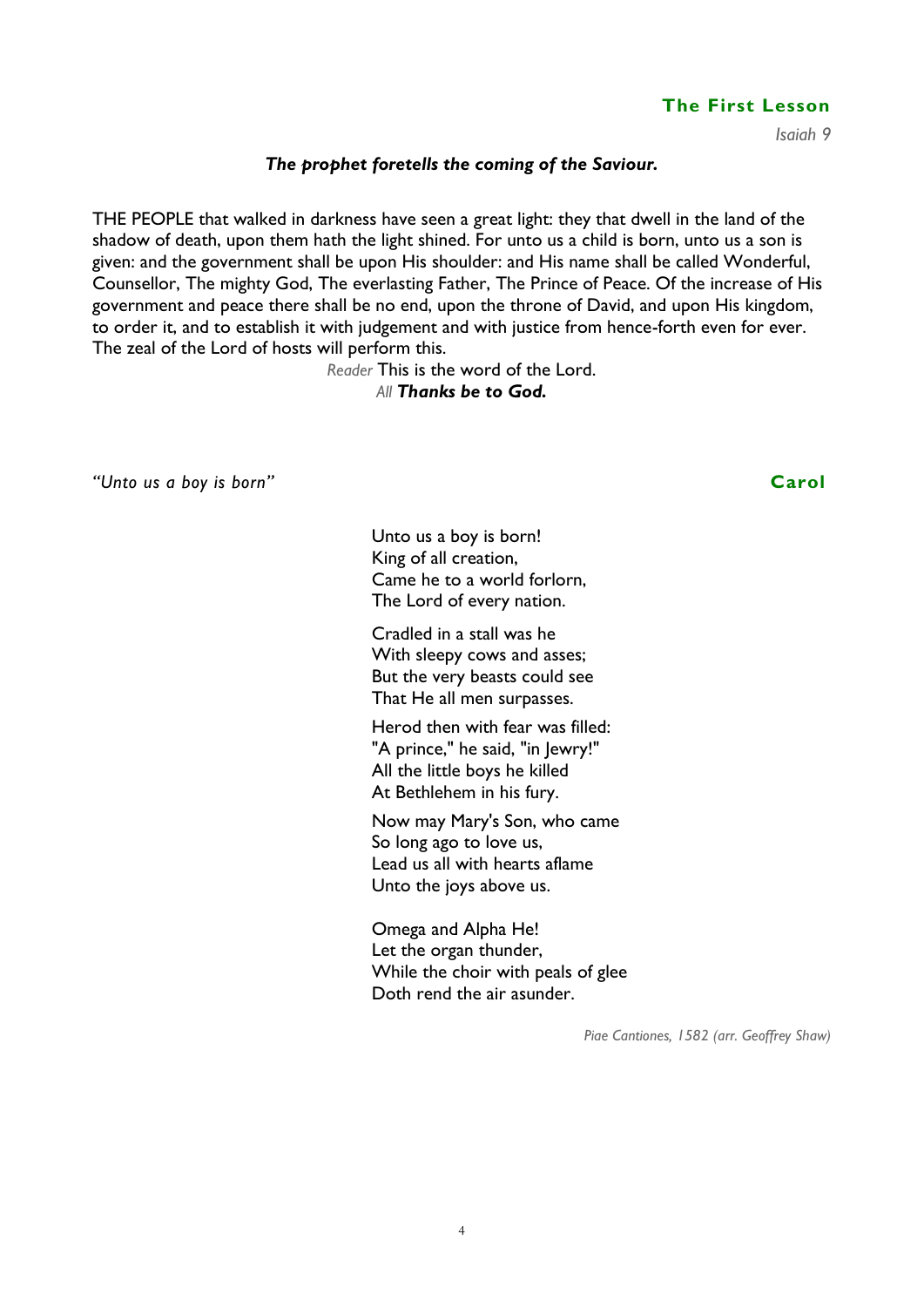#### **The Second Lesson**

*St Luke 1* 

#### *The Angel Gabriel salutes the Blessèd Virgin Mary.*

AND IN the sixth month the angel Gabriel was sent from God unto a city of Galilee, named Nazareth, to a virgin espoused to a man whose name was Joseph, of the house of David; and the Virgin's name was Mary. And the angel came in unto her, and said, Hail, thou that art highly favoured, the Lord is with thee: blessed art thou among women. And when she saw him, she was troubled at his saying, and cast in her mind what manner of salutation this should be. And the angel said unto her, Fear not, Mary: for thou hast found favour with God. And, behold, thou shalt conceive in thy womb, and bring forth a son, and shalt call his name Jesus. He shall be great, and shall be called the Son of the Highest: and the Lord God shall give unto Him the throne of His father David: and He shall reign over the house of Jacob for ever; and of His Kingdom there shall be no end. Then said Mary unto the angel, How shall this be, seeing I know not a man? And the angel answered and said unto her, The Holy Ghost shall come upon thee, and the power of the Highest shall overshadow thee: therefore also that holy thing which shall be born of thee shall be called the Son of God. And Mary said, Behold the handmaid of the Lord; be it unto me according to thy word. And the angel departed from her.

> *Reader* This is the word of the Lord. *All Thanks be to God.*

#### **Angels' Carol**

Have you heard the sound of the angel voices ringing out so sweetly, ringing out so clear? Have you seen the star shining out so brightly as a sign from God that Christ the Lord is here?

Have you heard the news that they bring from heaven To the humble shepherds who have waited long? *Gloria in excelsis Deo! Gloria in excelsis Deo!*  Hear the angels sing their joyful song.

He is come in peace in the winter's stillness, like a gentle snowfall in the gentle night; He is come in joy like the sun at morning filling all the world with radiance and with light.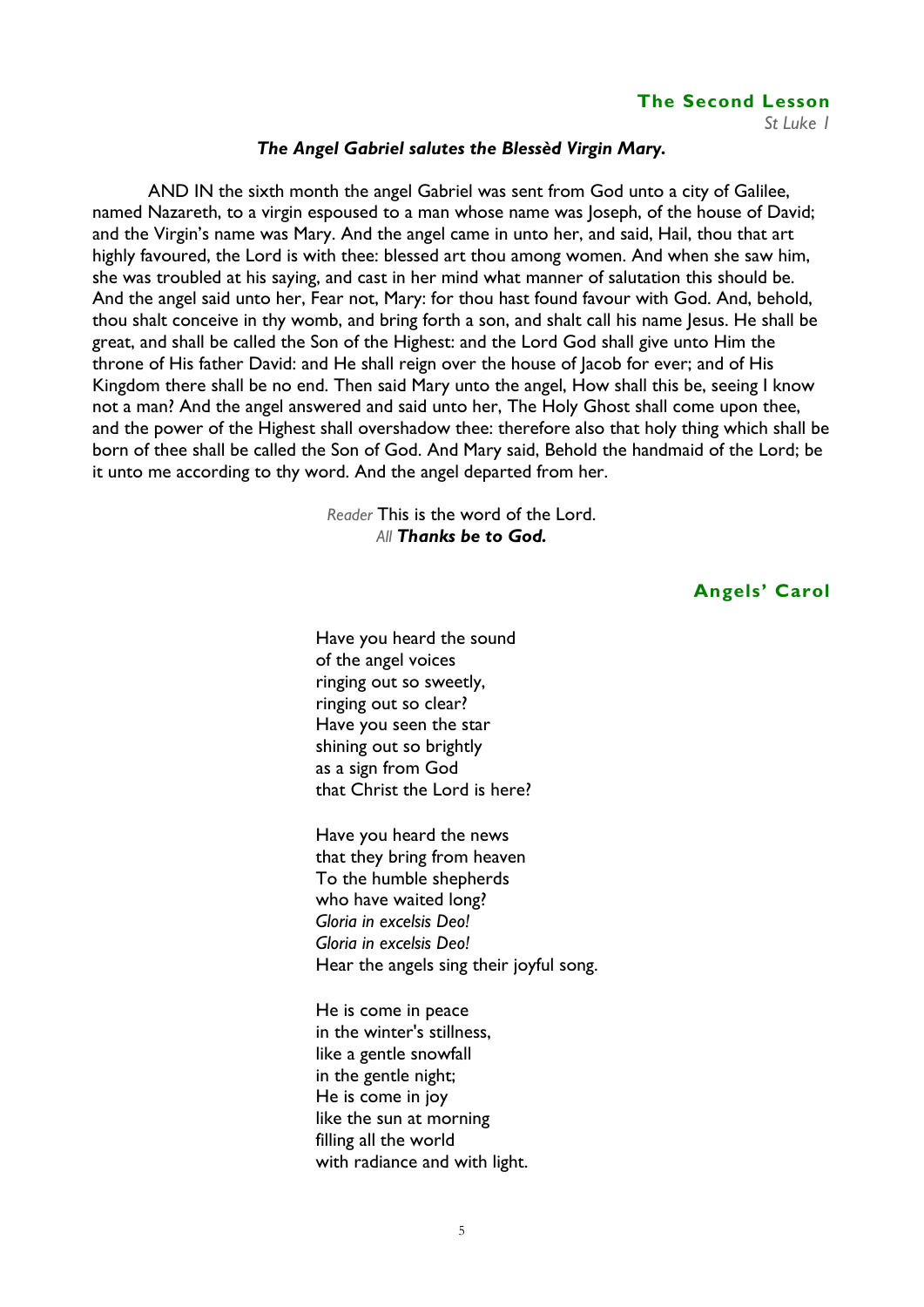He is come in love as the child of Mary; In a simple stable we have seen his birth: *Gloria in excelsis Deo! Gloria in excelsis Deo!*  Hear the angels singing: 'Peace on earth'.

He will bring new light to a world in darkness like a bright star shining in the skies above. He will bring new hope to the waiting nations when he comes to reign in purity and love.

Let the earth rejoice at the Saviour's coming let the heavens answer with the joyful morn: *Gloria in excelsis Deo! Gloria in excelsis Deo!*  Hear the angels singing 'Christ is born'.

*John Rutter (b. 1945)* 

*"Away in a manger"* **Carol** 

Away in a manger, no crib for a bed The little Lord Jesus laid down His sweet head: The stars in the bright sky looked down where He lay, The little Lord Jesus asleep on the hay.

Be near me, Lord Jesus; I ask Thee to stay Close by me forever, and love me, I pray. Bless all the dear children in Thy tender care, And fit us for heaven, to live with Thee there.

> *Words: Anonymous 19th cent. Music: W. J. Kirkpatrick (1838 - 1921) Arr. David Willcocks*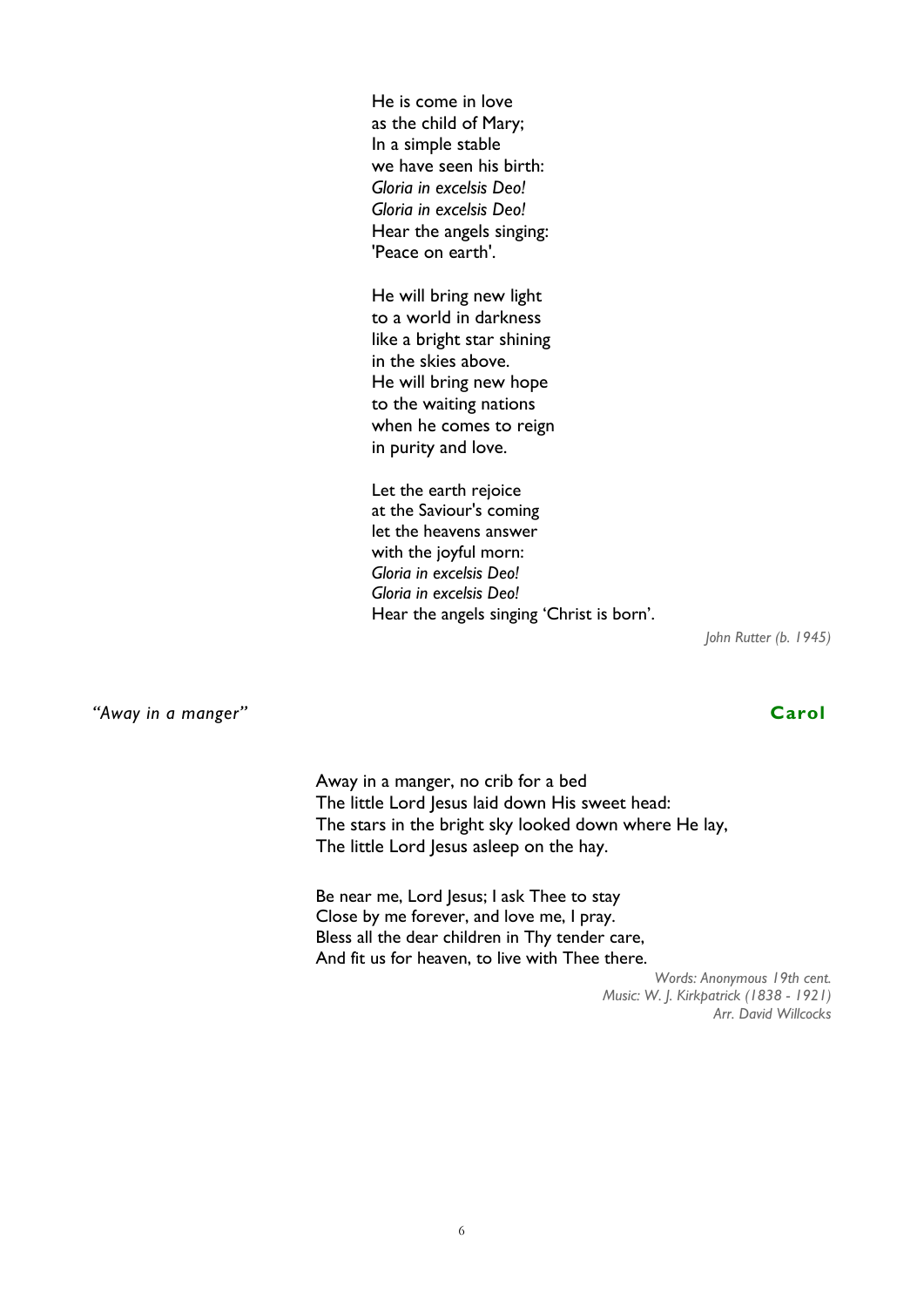### **The Third Lesson**

*St Luke 2* 

### *St Luke tells of the birth of Jesus.*

AND IT came to pass in those days, that there went out a decree from Cæsar Augustus, that all the world should be taxed. And all went to be taxed, every one into his own city. And Joseph also went up from Galilee, out of the city of Nazareth, into Judæa, unto the city of David, which is called Bethlehem; (because he was of the house and lineage of David) to be taxed with Mary his espoused wife, being great with child. And so it was, that, while they were there, the days were accomplished that she should be delivered. And she brought forth her firstborn son, and wrapped him in swaddling clothes, and laid him in a manger; because there was no room for them in the inn.

> *Reader* This is the word of the Lord. *All Thanks be to God.*

### **Calypso Carol**

See him lying on a bed of straw: draughty stable with an open door; Mary cradling the babe she bore the prince of glory is his name.

*O now carry me to Bethlehem to see the Lord appear again: just as poor as was the stable then, the prince of glory when he came.* 

*Michael Perry (1942 - 1996)* 

"*Angels we have heard on high"* **Carol** 

Angels we have heard on high, Sweetly singing o'er the plains, And the mountains in reply Echo back their joyous strains.

*Refrain Gloria in excelsis Deo!* 

Shepherds, why this jubilee? Why your joyous strains prolong? Say what may the tidings be Which inspire your heavenly song?

*Traditional French carol*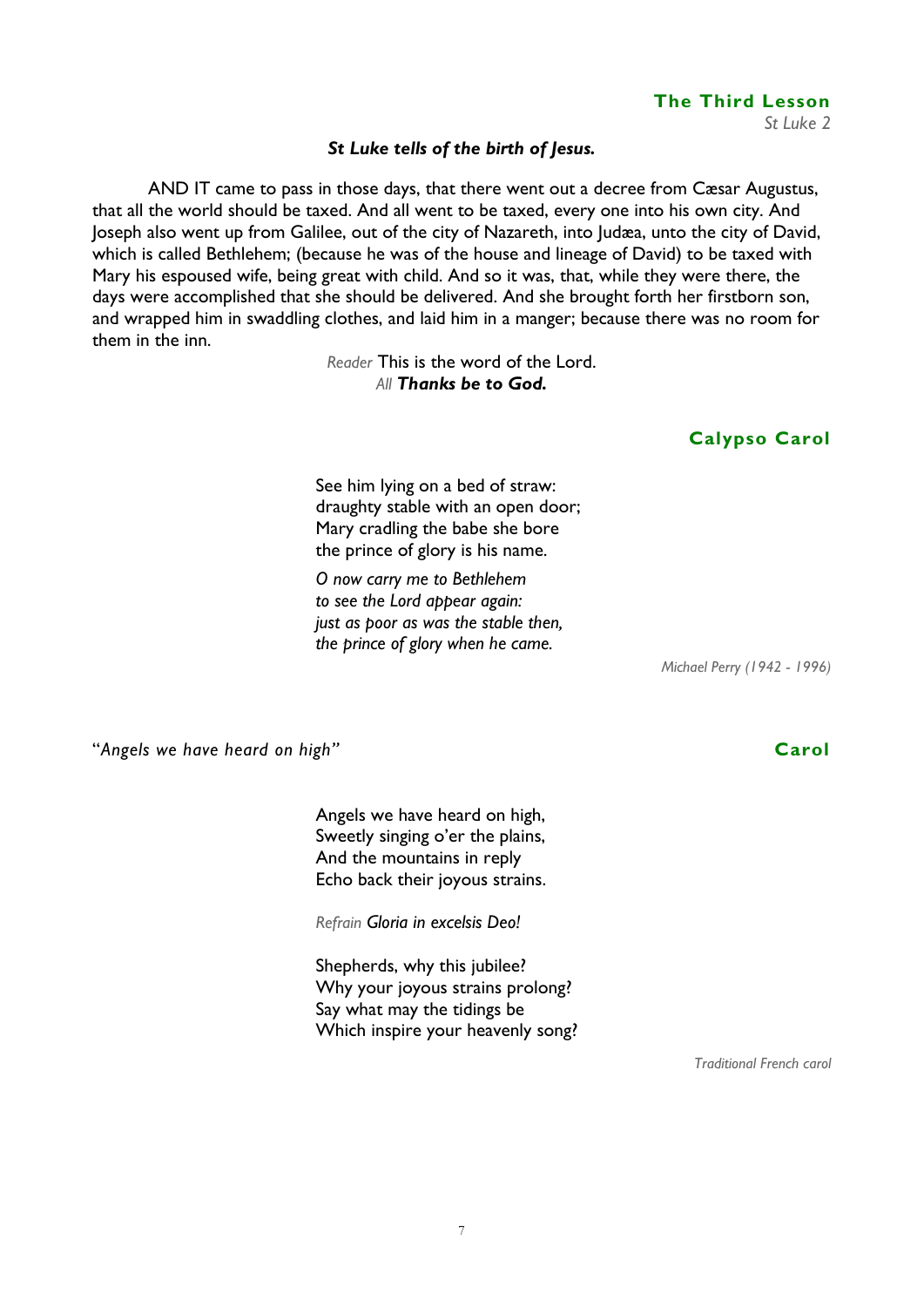# *Words: Christina Rossetti (1830 - 1894) Music: Harold Darke (1888 - 1976)*

#### 8

**The Fourth Lesson** 

*St Luke 2* 

#### *The shepherds go to the manger.*

AND THERE were in the same country shepherds abiding in the field, keeping watch over their flock by night. And, lo, the angel of the Lord came upon them, and the glory of the Lord shone round about them: and they were sore afraid. And the angel said unto them, Fear not: for, behold, I bring you good tidings of great joy, which shall be to all people. For unto you is born this day in the city of David a Saviour, which is Christ the Lord. And this shall be a sign unto you; Ye shall find the babe wrapped in swaddling clothes, lying in a manger. And suddenly there was with the angel a multitude of the heavenly host praising God, and saying, Glory to God in the highest, and on earth peace, good will toward men. And it came to pass, as the angels were gone away from them into heaven, the shepherds said one to another, Let us now go even unto Bethlehem, and see this thing which is come to pass, which the Lord hath made known unto us. And they came with haste, and found Mary, and Joseph, and the babe lying in a manger.

> *Reader* This is the word of the Lord. *All Thanks be to God.*

*"In the bleak mid-winter"* **Carol** 

In the bleak mid-winter Frosty wind made moan; Earth stood hard as iron, Water like a stone; Snow had fallen, snow on snow, Snow on snow, In the bleak mid-winter Long ago.

Our God, heaven cannot hold Him Nor earth sustain, Heaven and earth shall flee away When He comes to reign: In the bleak mid-winter A stable-place sufficed The Lord God Almighty lesus Christ.

Enough for Him, whom Cherubim Worship night and day, A heart full of mirth And a manger full of hay; Enough for Him, whom Angels Fall down before, The ox and ass and camel Which adore.

What can I give Him, Poor as I am? If I were a shepherd I would bring a lamb; If I were a wise man I would do my part, Yet what I can I give Him, Give my heart.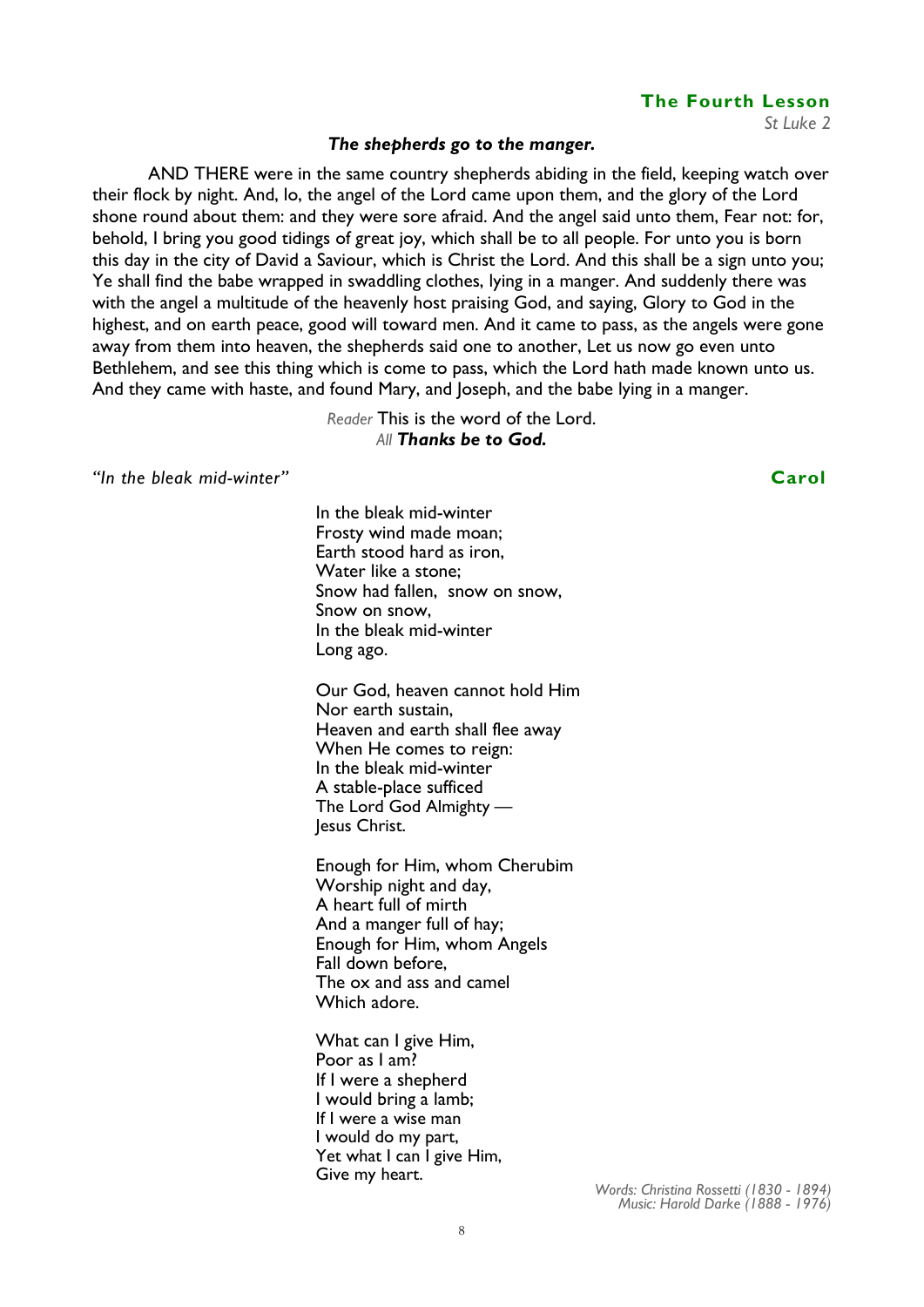#### *The wise men are led by a star to Jesus.*

NOW WHEN Jesus was born in Bethlehem of Judæa in the days of Herod the king, behold, there came wise men from the east to Jerusalem, saying, Where is He that is born King of the Jews? for we have seen His star in the east, and are come to worship Him. When Herod the king had heard these things, he was troubled, and all Jerusalem with him. And when he had gathered all the chief priests and scribes of the people together, he demanded of them where Christ should be born. And they said unto him, In Bethlehem of Judæa: for thus it is writ-ten by the prophet, And thou Bethlehem, in the land of Juda, art not the least among the princes of Juda: for out of thee shall come a Governor, that shall rule my people Israel. Then Herod, when he had privily called the wise men, inquired of them diligently what time the star appeared. And he sent them to Bethlehem, and said, Go and search diligently for the young child; and when ye have found him, bring me word again, that I may come and worship him also. When they had heard the king, they departed; and, lo, the star, which they saw in the east, went be-fore them, till it came and stood over where the young child was. When they saw the star, they rejoiced with exceeding great joy. And when they were come into the house, they saw the young child with Mary His mother, and fell down, and worshipped Him: and when they had opened their treasures, they presented unto Him gifts; gold, and frankincense, and myrrh. And being warned of God in a dream that they should not return to Herod, they departed into their own country another way.

> *Reader* This is the word of the Lord. *All Thanks be to God.*

| "We three kings" |                                                                                                                                                     | Carol                          |
|------------------|-----------------------------------------------------------------------------------------------------------------------------------------------------|--------------------------------|
|                  | We three kings of Orient are;<br>Bearing gifts we traverse afar,<br>Field and fountain, moor and mountain,<br>Following yonder star.                |                                |
|                  | Refrain O star of wonder, star of light,<br>Star with royal beauty bright,<br>Westward leading, still proceeding,<br>Guide us to thy perfect light. |                                |
|                  | Born a King on Bethlehem's plain<br>Gold I bring to crown Him again,<br>King forever, ceasing never,<br>Over us all to reign:                       |                                |
|                  | Frankincense to offer have I;<br>Incense owns a deity nigh;<br>Prayer and praising, all men raising,<br>Worship Him God on high:                    |                                |
|                  | Myrrh is mine; its bitter perfume<br>Breathes a life of gathering gloom;<br>Sorrowing, sighing, bleeding, dying,<br>Sealed in the stone cold tomb:  |                                |
|                  |                                                                                                                                                     | John Hopkins Jr. (1820 - 1891) |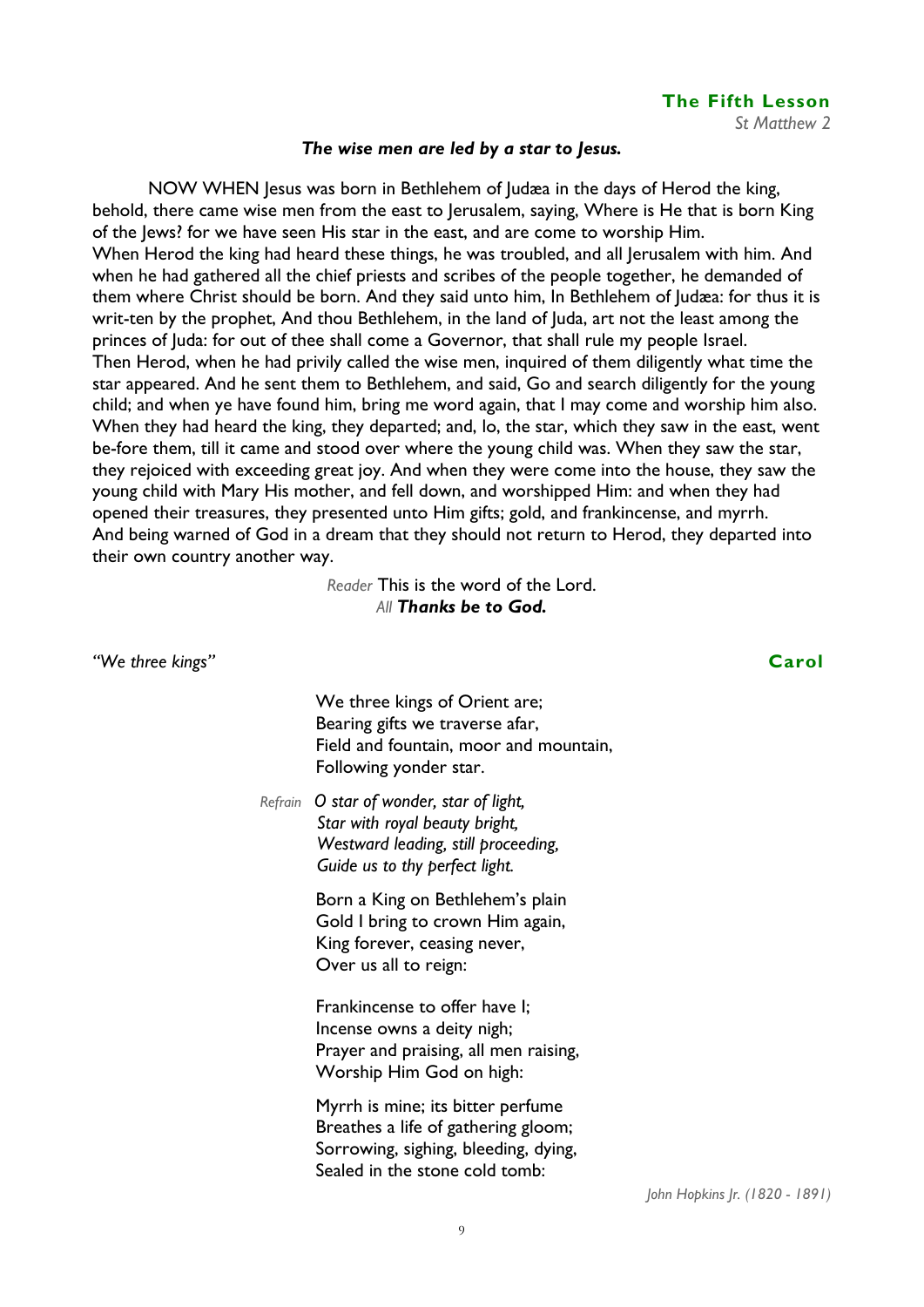## **The Sixth Lesson**

*St John 1* 

### *St. John unfolds the great mystery of the Incarnation.*

IN THE BEGINNING was the Word, and the Word was with God, and the Word was God. The same was in the beginning with God. All things were made by Him; and without Him was not any thing made that was made. In Him was life; and the life was the light of men. And the light shineth in darkness; and the darkness comprehended it not. There was a man sent from God, whose name was John. The same came for a witness, to bear witness of the light, that all men through him might believe. He was not that light, but was sent to bear witness of that light. That was the true light, which lighteth every man that cometh into the world. He was in the world, and the world was made by Him, and the world knew Him not. He came unto His own, and His own received Him not. But as many as received Him, to them gave He power to become the sons of God, even to them that believe on His name: who were born, not of blood, nor of the will of the flesh, nor of the will of man, but of God. And the Word was made flesh, and dwelt among us, and we beheld His glory, the glory as of the only-begotten of the Father, full of grace and truth.

> *Reader* This is the word of the Lord. *All Thanks be to God.*

*"Joy to the World"* **Carol** 

Joy to the world, the Lord has come Let earth receive her King Let every heart prepare Him room And heaven and nature sing.

He rules the world with truth and grace, And makes the nations prove The glories of His righteousness, And wonders of His love.

> *Words: Isaac Watts (1674 - 1748) Music: George F. Handel (1685 - 1757) arr. Lowell Mason*

### **The Collect**

*The Presbyter* The Lord be with you. *All And with thy spirit.* 

*The Presbyter* Let us pray.

O GOD, you make us glad by the yearly festival of the birth of your only Son Jesus Christ: Grant that we, who joyfully receive Him as our Redeemer, may with sure confidence behold Him when He comes to be our Judge; who lives and reigns with you and the Holy Spirit, one God, now and for ever.

#### *All Amen.*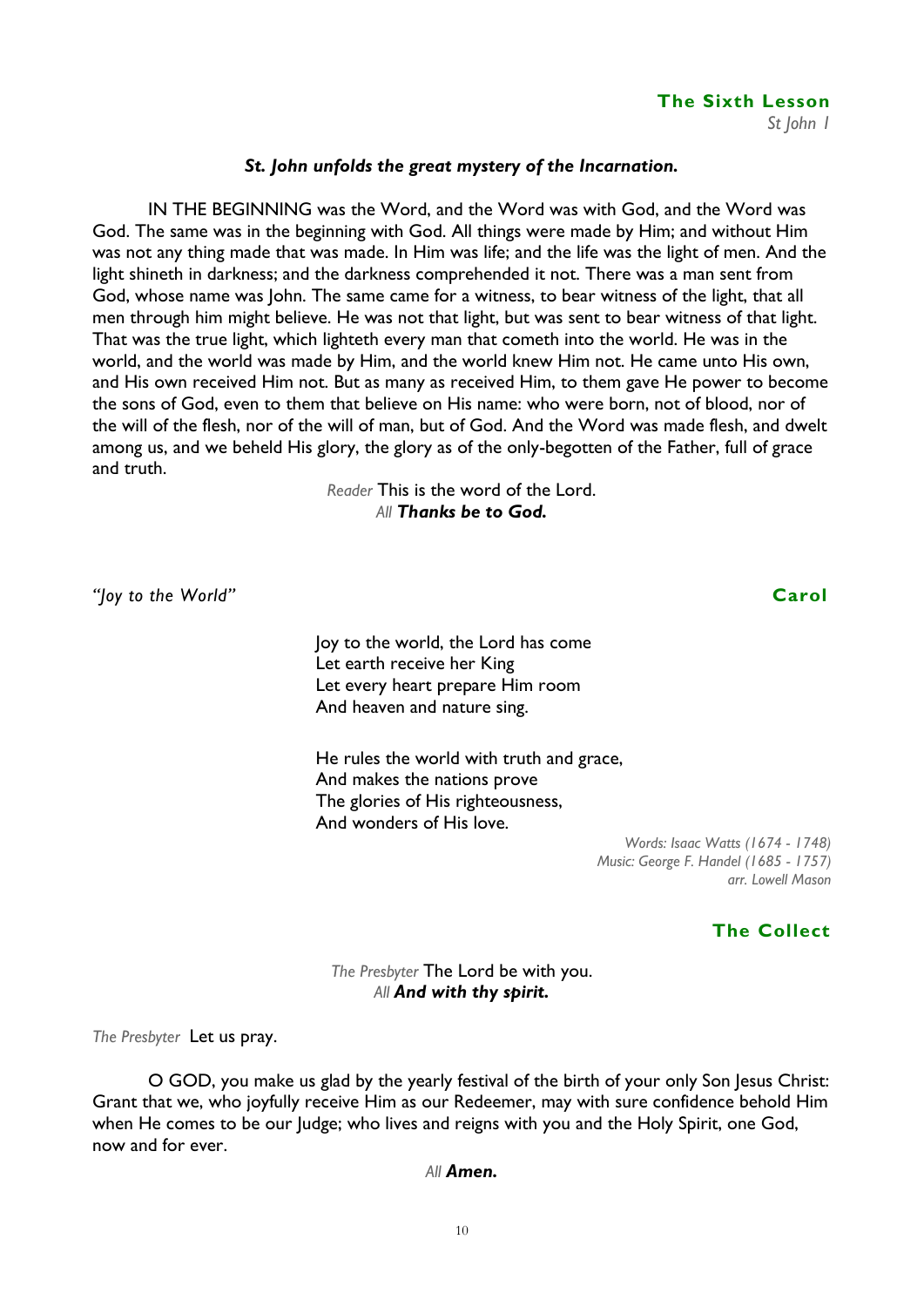Holy night! peaceful night! Through the darkness beams a light; Yonder, where they sweet vigil keep O'er the Babe, who, in silent sleep Rests in heavenly peace.

*Joseph Barnby (1838 - 1896)* 

**The Blessing**  *The Presbyter* 

CHRIST who by His incarnation gathered into one all things in heaven and on earth, fill you with His joy and peace; and the blessing of God almighty, the Father, the Son, and the Holy Spirit, be among you and remain with you always.

*All Amen.* 

*"Silent night"* **Carol**

Silent night, holy night All is calm, all is bright Round yon virgin Mother and Child Holy infant so tender and mild Sleep in heavenly peace.

Silent night, holy night! Shepherds quake at the sight! Glories stream from heaven afar; Heavenly hosts sing Alleluia! Christ the Saviour is born!

> *Words: Josephus Mohr (1792 - 1948) Music: Franz Grüber (1787 - 1863)*

*Fantasia on "In Dulci Jubilo"* **Postlude**  *("In sweet jubilation") J.S. Bach, BWV 729 (1685 - 1750)*